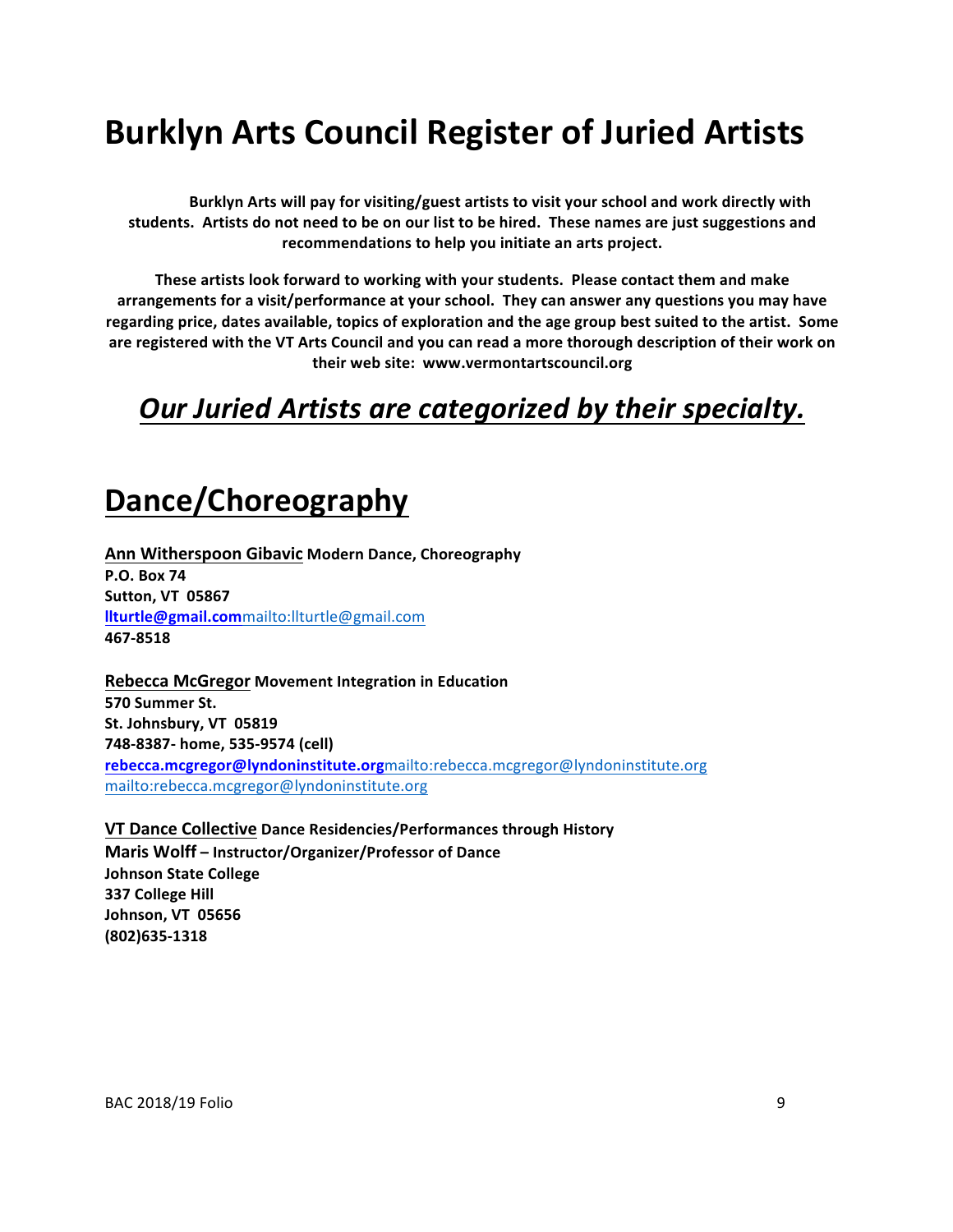### **Fine/Visual Arts**

**Andrew Miller-Brown Letter Press, bookmaking PO Box 367 East Burke, VT 05832 Amillerbrown@plowboypress.com (802)558-2980**

**Jill Faulkner Stained Glass 1798 Vertical Mile Rd. Sheffield, VT (802)274-7144**

**Larry Golden Art History, painting, drawing (802)626-5961**

**Thea Storz Pin-hole Camera construction, Photography and Photo Journalism** 1296 North Kirby Rd. Lyndonville, VT 05851 **(802)424-6883** mailto:tastorz@yahoo.com

**Janet Youkeles Visual Arts Integration 3157 Red Village Rd.** Lyndonville, VT 05851 **(802) 535-1693**

#### **Music**

**Jon Gailmor Song Writing, performance P.O. Box 65** Lake Elmore, VT **(802)888-3625 www.jongailmor.com**

**Ricky Golden** Song Writing, performance, musical workshops **(802)274-3308 rgoldenapple@gmail.com**